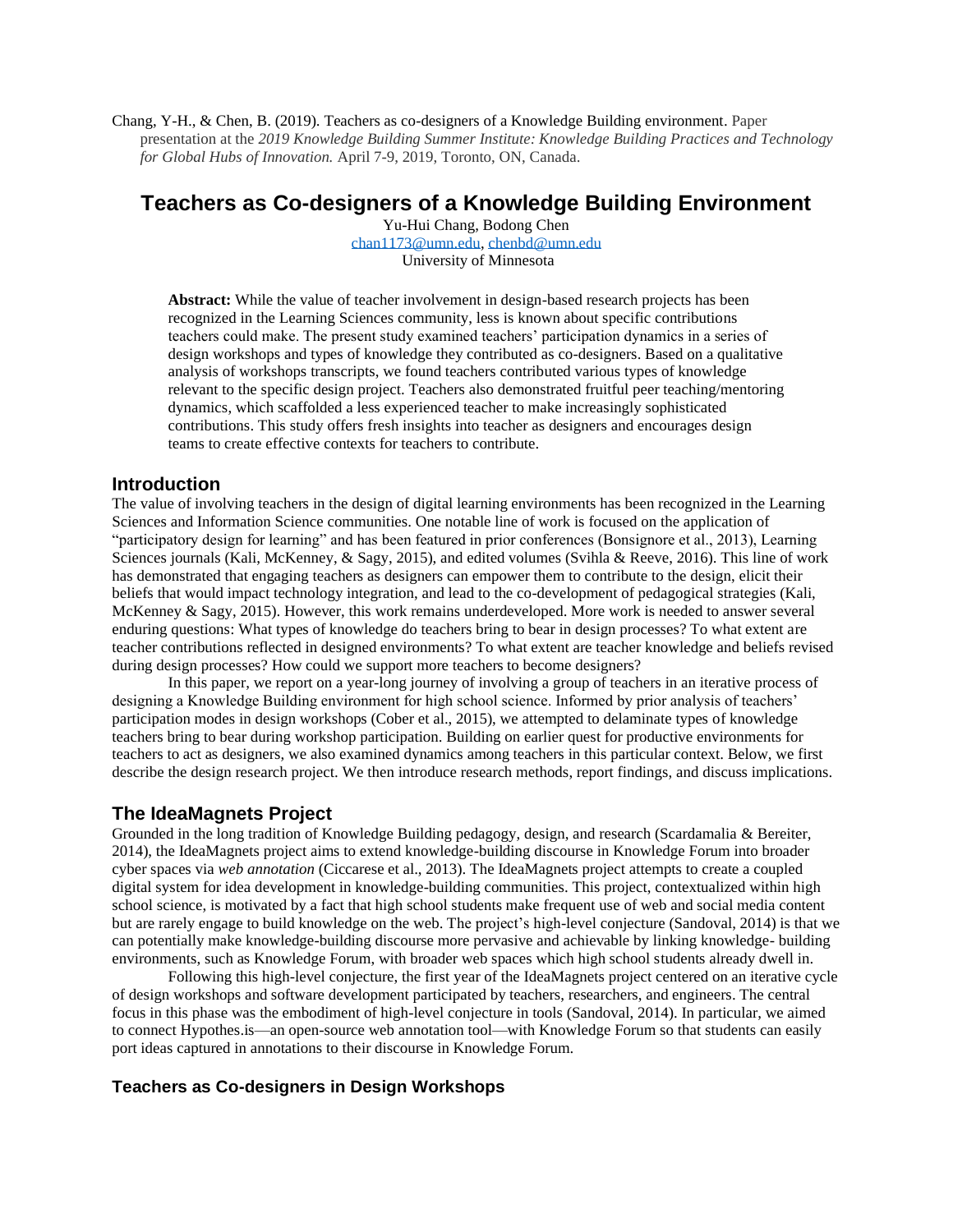Four in-service teachers, who have minimally five years of high-school teaching experience, were recruited to participate in a series of participatory design workshops. These teachers had varied levels of familiarity with the Knowledge Building pedagogy and technology. Among these teachers, two had used Knowledge Forum (Teacher A and Teacher B), whereas the other two (Teacher C and Teacher D) had minimal exposure to Knowledge Building and were contemplating using Knowledge Forum in their classes.

Briefly, these design workshops were semi-structured, featuring a combination of design thinking, sketching, paper prototyping, and open conversations. Each workshop was planned to be a 60 to 90-minute session facilitated by 2 researchers and 1-2 software engineers. A timeline of these design workshops, together with sketches generated from or prepared for these workshops, are illustrated in Figure 1.

Figure 1. A timeline of design workshops, with paper prototypes, low-fidelity mockups, and high-fidelity mockups produced during or prior to these workshops.



Figure 1. A timeline of design workshops, with paper prototypes, low-fidelity mockups, and high-fidelity mockups produced during or prior to these workshops.

# **The Present Study**

#### **Research Questions**

To understand how teachers participated as co-designers in these design workshops, we pose the following research questions:

- 1. What knowledge did teachers bring to bear during the design workshops?
- 2. What participation dynamics did teachers demonstrate during the design workshops?

#### **Data and Analysis**

The transcripts of two design workshops were the main data sources for this study. Each workshop contained a 90 minute conversation relevant to the project. To answer research questions, we qualitatively analyzed workshop transcripts using a two-cycle coding method (Saldaña, 2016). In the first cycle, two researchers conducted *open coding* separately and then used *axial coding* to organize the initial codes into categories. In the second cycle, based on patterns emerging from the axial coding, one researcher applied *selective coding* to identify core aspects of teacher knowledge and participation dynamics reflected in the design process.

### **Findings**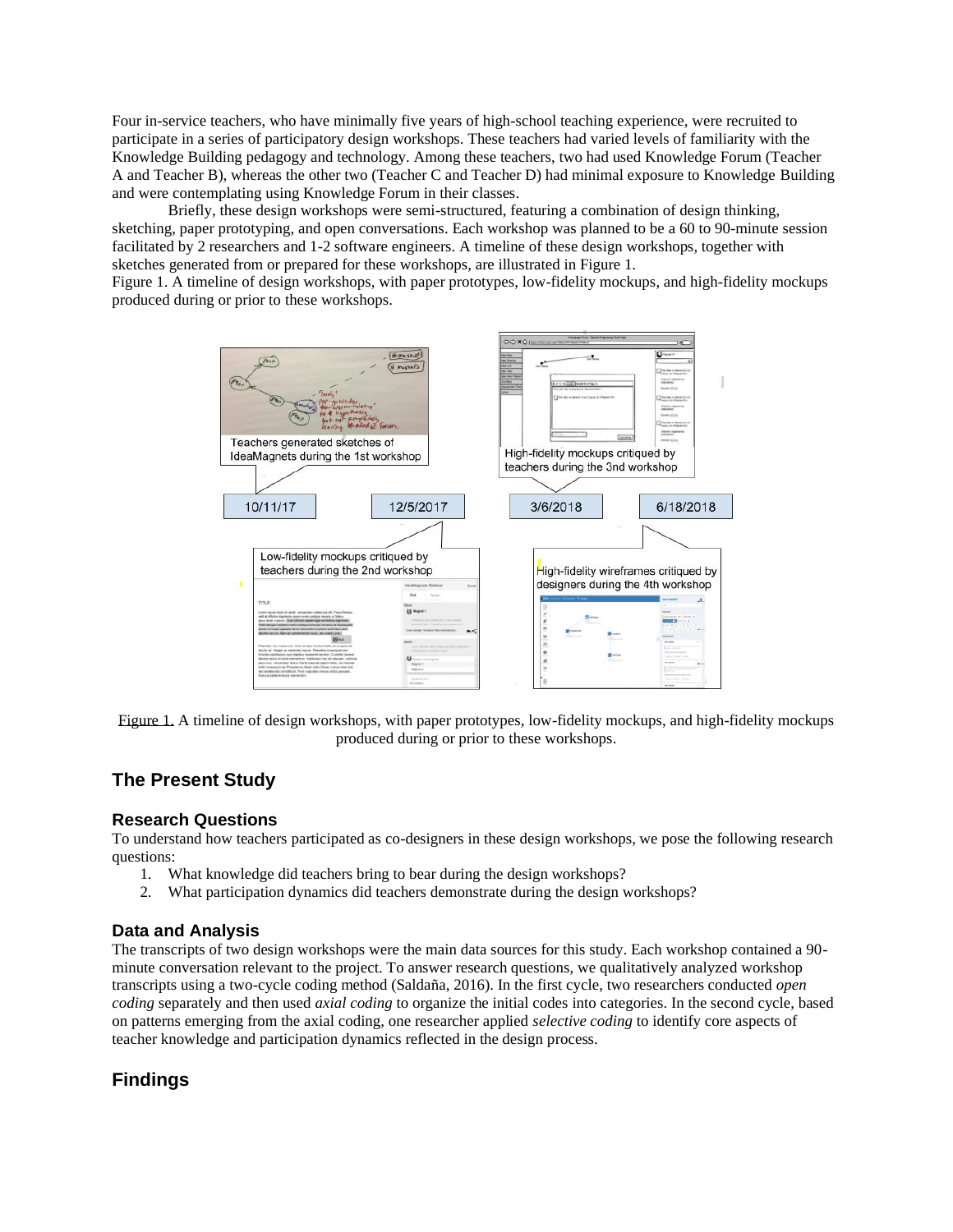#### **Design Workshop 1**

In the first workshop, teachers mostly contributed by discussing the initial tool design and its usability issues (see Table 1). They brainstormed new features, questioned design purposes, and critiqued usability. By doing so, they also developed technological knowledge important for their participation in the design process.

All teachers also drew from their pedagogical knowledge to elaborate possible scenarios of tool usage that could benefit students' individual or group inquiry. For example, one teacher appropriated the initial tool design to help students identify "ideas for solutions": "[Students] can click on that, and it would make available the magnets that have been associated with the solutions there." He further explained this idea was to "keep the problem [in the] front and center" by spotlighting "idea magnets" in the community (*Teacher A, Workshop 1*). All the teachers also recognized the value of IdeaMagnets for facilitate student awareness of community. For example, Teacher B contributed this scenario of engaging students to use this tool:

"I mean having the magnet or the hashtag sitting right on the screen where they're having their discussion to say: 'Alright, you're having your discussion and then right here as you need to go outside of your personal understanding amongst the people in your group and gather information from outside of your group. Then you're going to click on this and then ... pull that annotation there into your conversation'." (*Teacher B, Workshop 1*).

Finally, teachers also contributed to the conversation by shedding light on practical barriers related to the shortage of devices in the school and possible challenges with introducing new tools to students.

|                       | <b>Workshop 1</b>                                               |                                                                                                                                    | Workshop 2                                                                                             |                                                                                                                                                                   |
|-----------------------|-----------------------------------------------------------------|------------------------------------------------------------------------------------------------------------------------------------|--------------------------------------------------------------------------------------------------------|-------------------------------------------------------------------------------------------------------------------------------------------------------------------|
|                       | Technological                                                   | Pedagogical                                                                                                                        | Technological                                                                                          | Technological                                                                                                                                                     |
| IdeaMagnets<br>design | • Propose a new<br>feature<br>Critique software<br>usability    | • Describe ways to<br>deepen student<br>discourse with the<br>tool<br>• Imagine adapting the<br>tool to support<br>student inquiry | • Suggest and clarify a<br>feature to improve its<br>usefulness and<br>usability                       | • Draft plans to<br>prepare students for<br>web annotation and<br>idea tagging                                                                                    |
| Knowledge<br>Forum    | Consider<br>software utility                                    | Share pedagogical<br>experiences of using<br>KF                                                                                    | Report prior<br>$\bullet$<br>experiences of<br>technical problems<br>Suggest making<br>tutorial videos | • Recognize the<br>importance of class<br>norms and student<br>roles<br>Reflect on student<br>$\bullet$<br>use and provide<br>ideas to encourage<br>student usage |
| School<br>context     | Raise concerns<br>$\bullet$<br>with limited<br>school resources | Imagine student<br>pushback when<br>using a new tool<br>• Discuss class<br>management and<br>student choices                       | Raise concerns with<br>$\bullet$<br>limited devices and<br>time constrains                             |                                                                                                                                                                   |

Table 1: Knowledge contributed by teachers to two design workshops

### **Design Workshop 2**

In the second workshop, the teachers critiqued a low-fidelity mockup prepared based on the first workshop. Data analysis indicated that teachers mobilized their technological knowledge to understand particular user interfaces and critiqued the tool's usefulness and usability (see Table 1). For example, acknowledging the tool's value in connecting ideas, teachers continued to improve the design by suggesting "displaying relationship [among ideas]" or "having a few different levels of magnets" (*Teacher A, Workshop 2*).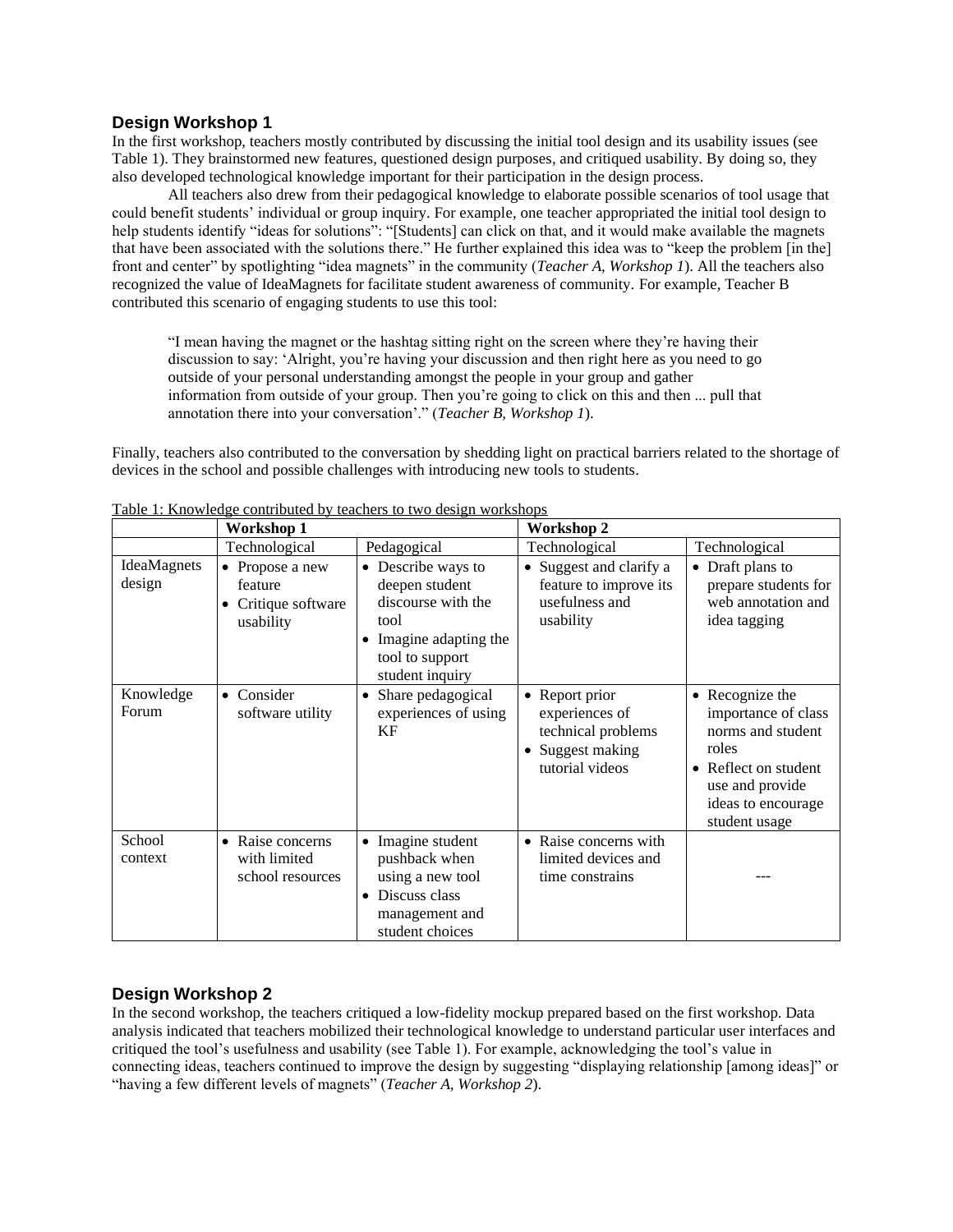Teachers also contributed their pedagogical knowledge to suggest ways to improve the tool to better support students-centered activities (see Table 1). As teachers continued to discuss how students could use this tool to connect ideas, they realized it would be "a very difficult skill" for students "to recognize the large idea;" they suggested students need to grasp basic domain knowledge before getting "any idea of what you're doing there" (*Teacher B, Workshop 2*). Teachers then brainstormed student-centered activities to scaffold student use of the tool, to make the tool's intension more apparent for students. For instance, teachers imagined how the design would work in their classrooms:

"I was kind of visualizing how this might go in the classroom... so they say, what are some things we should consider when we are reading about genetic engineering and the students maybe create ... And then we can read the article and go back and say, hey, [we] should look at this interesting idea" (*Teacher A, Workshop 2*).

#### **Dynamics among teachers in two design workshops**

Teachers in both workshops created a supportive and collaborative environment for everyone to contribute to the design activity. In both workshops, they worked together to consider the design's potential acceptance by their students, brainstormed feasible pedagogical strategies to scaffold student use, and contributed valuable contextual information about school resources and student dispositions.

Among four participating teachers, Teacher A acted as a leader and an experienced Knowledge Building teacher. Teacher B contributed perspectives as a novice Knowledge Building teacher hoping to adopt Knowledge Forum. Teacher C and Teacher D demonstrated less desire to adopt Knowledge Building, leading them to played a less active designer role; nonetheless, they contributed contextual information important for the project design.

We took a closer look at Teacher A and Teacher B's participation and found that Teacher A contributed the most in (a) technological knowledge relevant to the IdeaMagnet design and (b) pedagogical knowledge related to Knowledge Forum. As for Teacher B, she contributed the most in pedagogical knowledge for IdeaMagnet design and continued to develop her technological knowledge relevant to the tool design. We noticed interesting peer learning dynamics between them. In the first workshop, Teacher A was prompted by his colleagues to share his previous teaching experiences with Knowledge Forum. In the second workshop, Teacher B continued to pressed for a better way of using Knowledge Forum in her classroom. When she reflected on a dilemma of giving students the freedom to mess around the discussion board, Teacher A weighed in with his worked examples. With support from Teacher A, design ideas contributed by Teacher B became increasingly specific across two design workshops.

### **Discussion and Implications**

Design processes in design-based research projects are often left out in reports and seldom recognized as scholarship (Svihla & Reeve, 2016). Emerging work has started to highlight the value of teacher involvement in these projects (Cober et al., 2015; Kali, McKenney, Sagy, 2015). Building on this line of work, the present study examined teachers' participation dynamics in design workshops and types of knowledge they draw upon when acting as codesigners. Based on a qualitative analysis of workshops transcripts, we found teachers contributing a variety of knowledge relevant to the specific design project, its larger program of research, and contextual factors that would inform the tool design. Despite different levels of interests and prior knowledge, these teachers all contributed in meaningful ways. Two teachers in particular demonstrated a fruitful peer teaching relation, which scaffolded the less experienced teacher to make increasingly sophisticated contributions.

This study contributes fresh insights into teacher as designers. A key takeaway for design teams is to anticipate types of knowledge teachers could bring to design projects. The uncovered teacher interaction dynamics implies potential benefits of co-design workshops for teacher professional development.

#### **References**

- Bonsignore, E., Ahn, J., Clegg, T., Guha, M. L., Yip, J., Druin, A., & Hourcade, J. P. (2013). Embedding participatory design into designs for learning: An untapped interdisciplinary resource. In *Proceedings of the*  10th International Conference on Computer-Supported Collaborative Learning (Vol. 13). ISLS.
- Ciccarese, P., Soiland-Reyes, S., & Clark, T. (2013). Web annotation as a first-class object. *IEEE Internet Computing*, *17*(6), 71–75. https://doi.org/10.1109/MIC.2013.123
- Cober, R., Tan, E., Slotta, J., So, H.-J., & Könings, K. D. (2015). Teachers as participatory designers: two case studies with technology-enhanced learning environments. *Instructional Science*, *43*(2), 203–228.